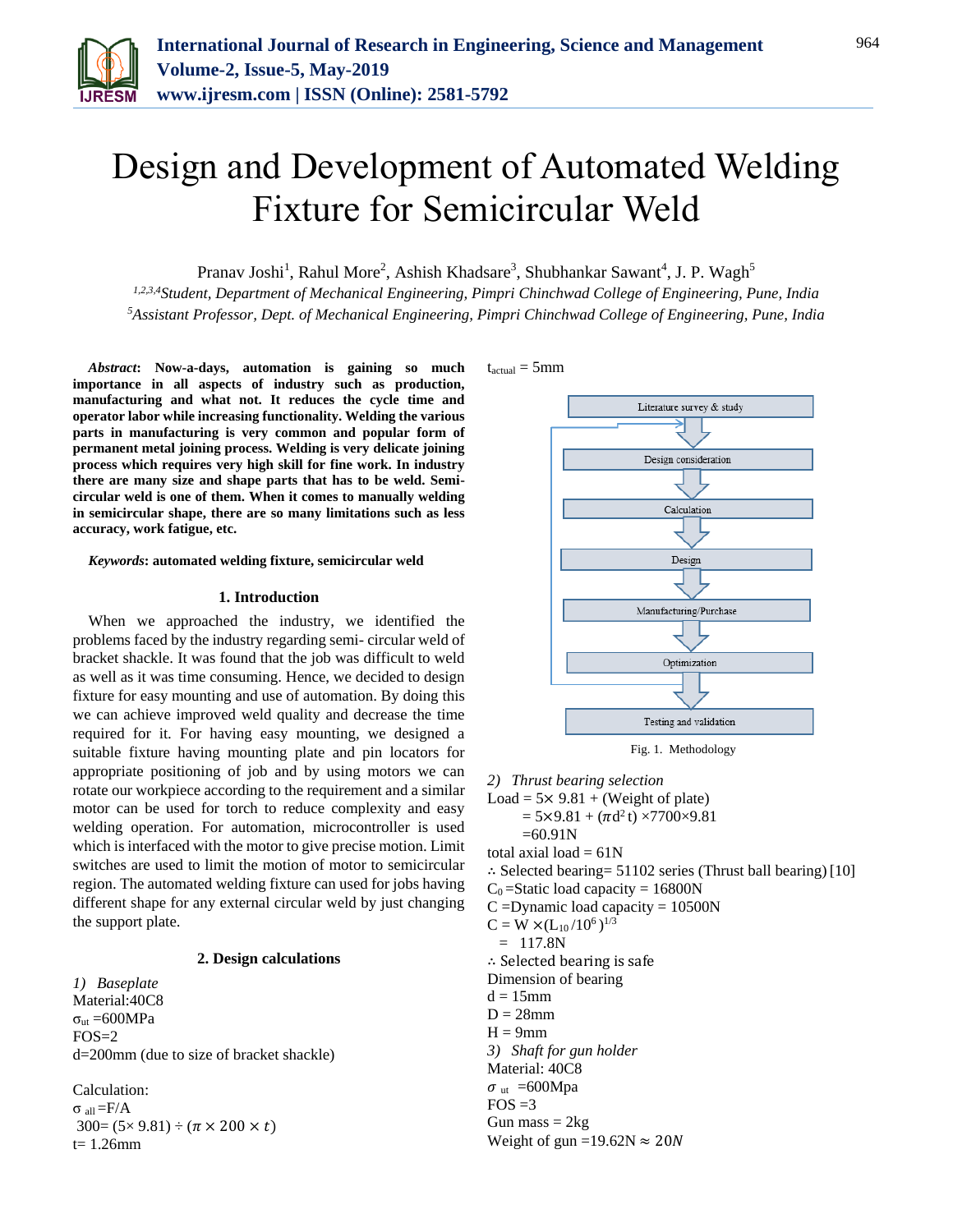

 $L = 160$ mm Calculations: σ all = σ ut /FOS =600/3=200MPa  $\tau_{\text{per}} = 0.18 \times 0.75 \times \sigma_{\text{all}}$  $=27MPa$  $T = 40$ kgcm  $= 3.92$  Nmm  $M = 10 \times 80 = 800$  Nmm According to ASME  $\pi/16 \text{ d}^2 \times \tau_{\text{per}} = \sqrt{(\text{K}_b M^2 + \text{K}_t T^2)}$  $d = 2.3 \approx 3$ mm  $d_{act} = 10 > d_{all}$ Design is safe *4) Motor selection* Load on plate= 61N C.G. of job lies at < 51.2 mm from Centre. Torque =  $5.12 * 6.22 = 31.84$ kgcm Therefore, Selected DC motor is of rated torque 40kgcm Calculations: σ all = σ ut /FOS =600/3=200MPa  $\tau_{\text{per}} = 0.18 \times 0.75 \times \sigma_{\text{all}}$  $=27MPa$  $T = 40$ kgcm = 3.92 Nmm  $M = 10 \times 80 = 800$  Nmm According to ASME  $\pi/16$  d<sup>2</sup>  $\times \tau_{\rm per} = \sqrt{(K_bM^2 + K_tT^2)}$  $d = 2.3 \approx 3$ mm  $d_{act} = 10 > d_{all}$ Design is safe *5) Radial bearing for shaft* Radial load  $= 10N$ Selected bearing series 6002 (Single row deep groove) [10]  $C_0 = 5600N$  $C = 2850N$  $L_{10h}$  = 12000 Hrs.  $L_{10} = 50 * 12000 * 60$  = 36 million rev.  $C_0 = W (L_{10}/10^6)^3$  $C_0 = 60 N$ Therefore, Selected Bearing is safe. Dimensions of bearing:  $d = 15$ mm  $D = 32$ mm  $H = 9$ mm

# **3. Automation**

#### *1) Motor driver*

Common DC gear head motors need current above 250mA. There are many integrated circuits like ATmega16 Microcontroller, 555 timer IC. But, IC 74 series cannot supply this amount of current. When the motor is directly connected to the o/p of the above ICs then, they might damage. To overcome this problem, a motor control circuit is required, which can act as a bridge between the above motors and ICs (integrated circuits).

- Motor Driver used: SmartElex 15D Dual channel DC motor Driver
- Specifications:
- 1. Supply Voltage: 6.8 30 VDC
- 2. Continuous current: 13 Amp
- 3. Current limiting at 30 Amp
- *2) Micro controller*
	- A microcontroller is made up of inbuilt with the processor, memory, timer, counter etc. all those peripherals. MCU is the brain of the embedded systems that can control the action of each device or different devices. They are small low power computers. This device allows us to choose our own input and output.
	- Microcontroller used: Arduino ATmega 328p

| ٧<br>v<br>٠ |  |
|-------------|--|
|-------------|--|

| Specifications              |                                        |  |  |  |
|-----------------------------|----------------------------------------|--|--|--|
| Microcontroller             | $ATmega328P - 8-bit AVR family$        |  |  |  |
|                             | microcontroller                        |  |  |  |
| <b>Operating Voltage</b>    | 5V                                     |  |  |  |
| Recommended Input           | $7 - 12V$                              |  |  |  |
| Voltage                     |                                        |  |  |  |
| <b>Input Voltage Limits</b> | $6-20V$                                |  |  |  |
| <b>Analog Input Pins</b>    | $6 (A0 - A5)$                          |  |  |  |
| Digital I/O Pins            | 14 (Out of which 6 provide PWM output) |  |  |  |
| DC Current on I/O Pins      | $40 \text{ mA}$                        |  |  |  |
| DC Current on 3.3V Pin      | 50 mA                                  |  |  |  |
| <b>Flash Memory</b>         | 32 KB (0.5 KB is used for Boot loader) |  |  |  |
| <b>SRAM</b>                 | $2$ KB                                 |  |  |  |
| <b>EEPROM</b>               | 1 KB                                   |  |  |  |
| Frequency (Clock Speed)     | Hz.                                    |  |  |  |

*3) Feedback system*

- Infrared Sensor
	- Rotation of the workpiece can be controlled by colour marking on base plate.
	- Also, by shine of the workpiece rotation can be controlled

Specifications:

- Input Power: 3.3V or 5VDC.
- 3 pin interface which are OUT, GND and VCC:
- OUT is digital output pin from sensor module, please connect to any digital input on your microcontroller. Will output logic LOW when object is detection.

# **4. Working**

- When the workpiece is placed on baseplate it is sensed by IR sensor 1.
- Welding torch will rotate downward for welding until it is sensed by IR sensor 4.
- After torch is ready to weld the baseplate will start rotating with the help of motor and IR sensor 2.
- When the welding is completed its position is sensed by the IR sensor 3 and baseplate stops rotating.
- Again, torch will move to its initial position.
- After the welding is completed workpiece can be replaced manually for next cycle.